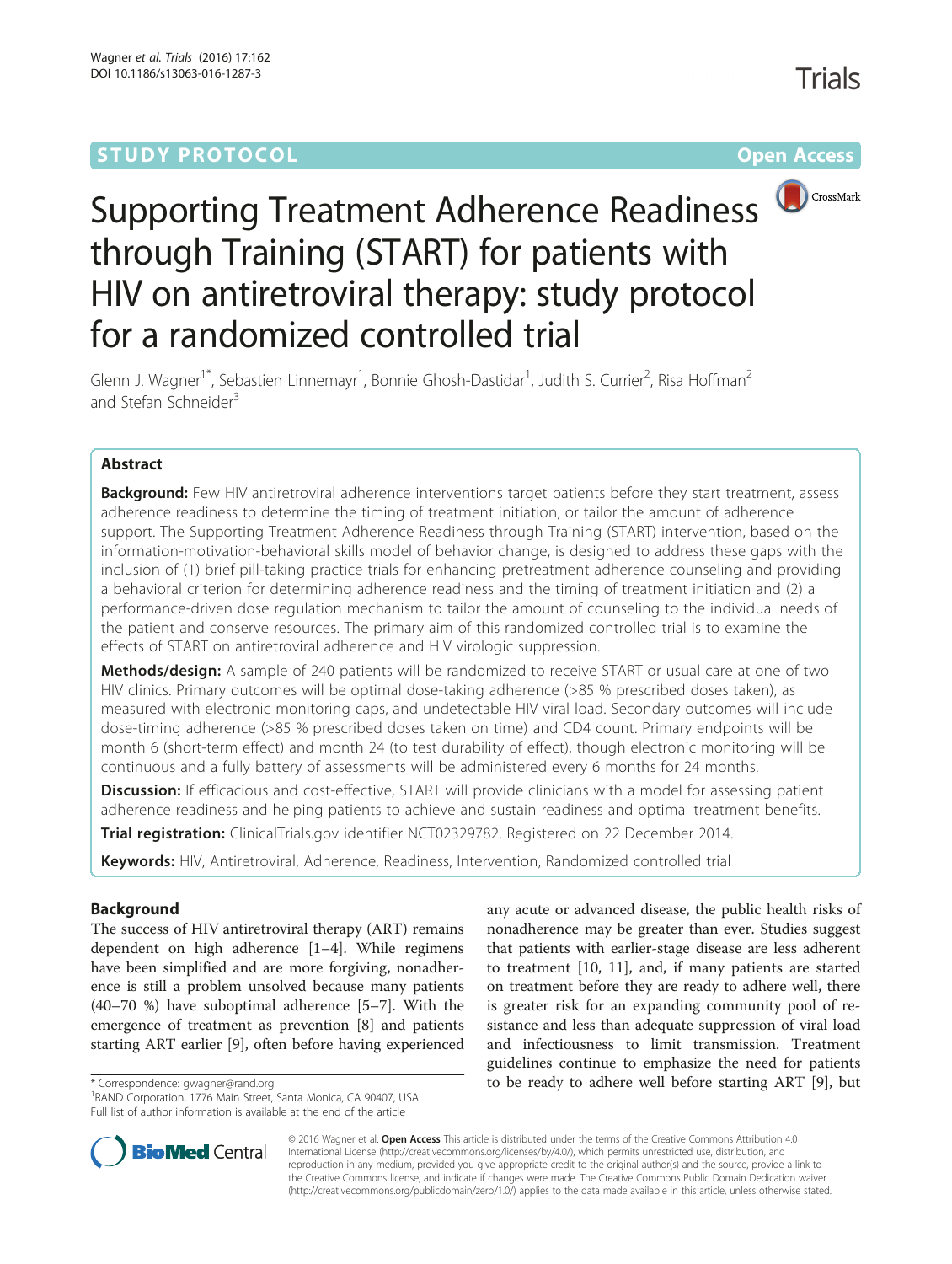there are no established, reliable methods for determining pretreatment adherence readiness.

Most ART adherence interventions are designed to help patients achieve and maintain adherence readiness, but few target patients before they start treatment or tailor the amount of adherence support [[12\]](#page-8-0). The Supporting Treatment Adherence Readiness through Training (START) intervention is based on the information-motivation-behavioral skills (IMB) model of behavior change [[13\]](#page-8-0). It includes (1) brief pill-taking practice trials for enhancing pretreatment adherence counseling and providing a behavioral criterion for determining adherence readiness and the timing of treatment initiation and (2) a performance-driven dose regulation mechanism to tailor the amount of counseling to the individual needs of the patient and conserve resources. In a pilot randomized controlled trial [\[14](#page-8-0)], START had effects on both behavioral adherence and virologic suppression, unusual even for effective ART adherence interventions, which have typically improved one but not both of these outcomes [[15\]](#page-8-0). The small sample size  $(N = 54)$  precluded adequate statistical power, but effect size estimates were 0.22 (dose-taking adherence), 0.75 (dose-timing adherence), and 0.41 (complete virologic suppression) over the first 6 months of treatment, with the latter two far exceeding the average 0.19 effect size found in a recent meta-analysis of ART adherence interventions that, like START, were not focused solely on patients already demonstrating adherence problems [\[12](#page-8-0)]. These promising results provide the rationale for the current, more rigorous, larger controlled trial of START.

In the present study, we are evaluating the effects of the START intervention on the primary outcomes of dose-taking adherence and undetectable viral load in a multisite randomized controlled trial, the protocol of which this article describes in detail. The primary objective of the study is to determine whether START is superior to usual care in helping patients achieve optimal (>85 %) dose-taking adherence, and complete viral suppression (undetectable HIV viral load) 6 months (shortterm efficacy) and 24 months (long-term efficacy) after starting ART.

If effective, START will provide clinicians with an intervention that (1) informs providers and patients when the patient is ready to adhere well and start treatment, (2) enhances adherence readiness from the outset of treatment through the full course of therapy, and (3) tailors the amount of adherence support based on individual patient needs and performance, thus more efficiently using clinic resources, fostering better acceptance from providers and patients, and increasing the likelihood of successful program adoption and dissemination.

# Methods/design Study design

In this multisite randomized controlled trial, we will evaluate the effects of the START intervention on ART adherence and HIV virologic suppression. We will recruit 240 patients with HIV at two HIV clinics, with each randomized to receive either START or usual care at a 1:1 ratio at each clinic (60 patients in each arm at each site). Random assignment codes will be computergenerated and placed in a sequential list that will be maintained by the principal investigator. Assignments will be issued to study coordinators once candidates have enrolled and completed the baseline survey. The randomization will be stratified by prior ART history (naïve or experienced) and CD4 count (<350 vs.  $\geq 350$ cells/mm<sup>3</sup>) because of the influence that prior ART history may have on adherence and clinical outcomes, and also due to our interest in determining whether earlystage patients can adhere as well as other patients to treatment. There is no way to blind the participants to whether they are receiving the intervention; this could potentially influence adherence performance and retention, as clients may feel more or less incentive to perform well in light of whether they receive the intervention. We do not see a way to prevent this potential bias, nor do we have a way to distinguish such effects from actual intervention effects; however, this limitation will be cited in reports of study findings.

Primary outcomes will be optimal dose-taking adherence (>85 % prescribed doses taken), as measured with electronic monitoring caps, and undetectable HIV viral load. Secondary outcomes will include dose-timing adherence (>85 % prescribed doses taken on time) and CD4 count. Primary endpoints will be month 6 (shortterm effect) and month 24 (to test durability of effect), though electronic monitoring will be continuous and a fully battery of assessments will be administered every 6 months for 24 months. See Fig. [1](#page-2-0) for the flow of participant procedures through the protocol. Participants will be paid \$30 for each completed assessment, as well as a \$50 bonus if they complete all five primary assessments and \$10 for each attended intervention session. To limit attrition, contact information will be collected at enrollment and verified at each follow-up visit. Furthermore, the study coordinator will check with all study participants at the midway point between surveys, which will be timed to coincide with regular scheduled clinic appointments.

The study protocol has been reviewed and approved by institutional review board (IRB) at the University of California, Los Angeles (UCLA), and a certificate of confidentiality has been obtained from the National Institute of Mental Health. Any protocol modifications will be submitted to the IRB for review, and participants will be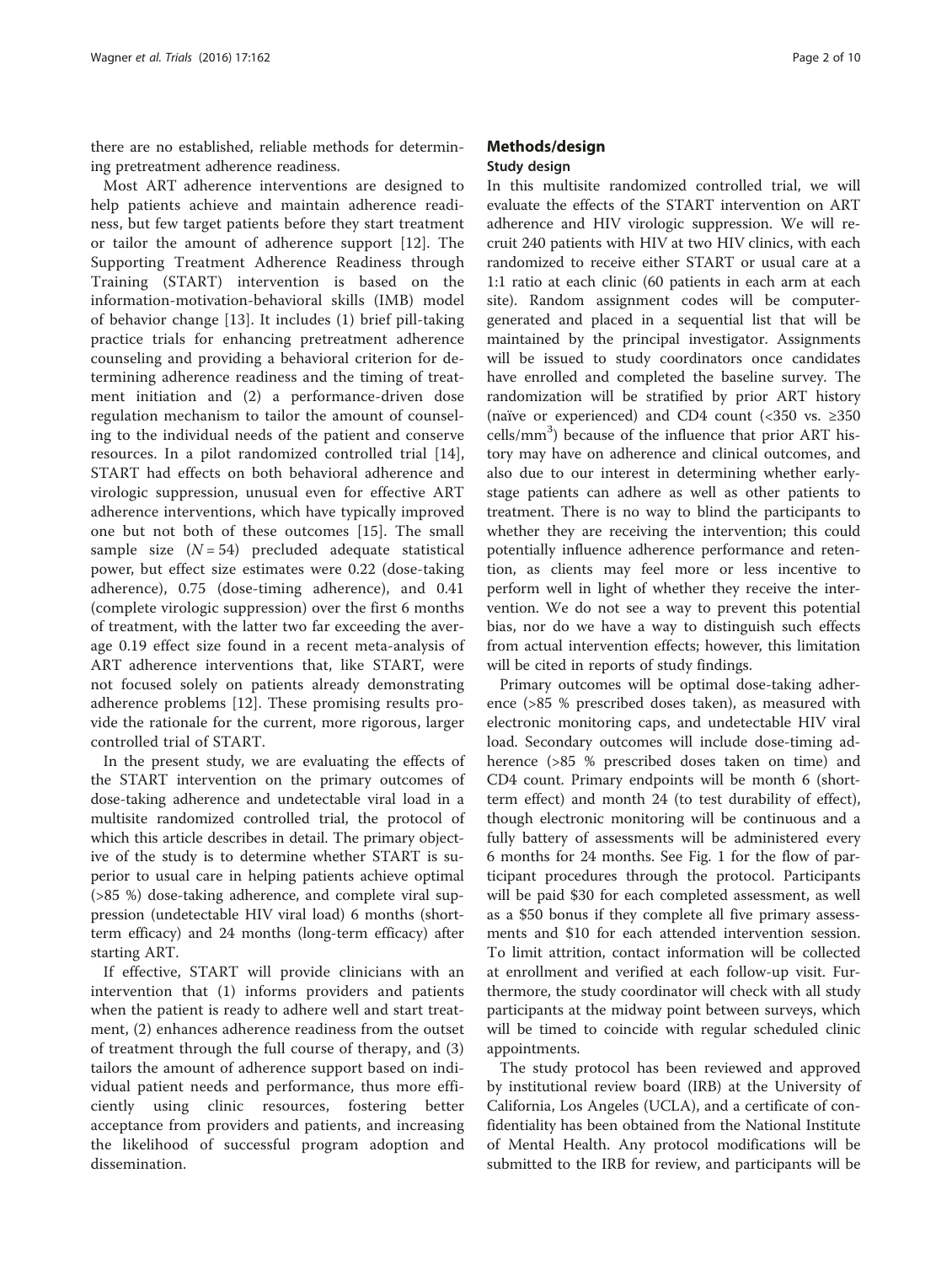<span id="page-2-0"></span>

informed if warranted. The trial is registered with the National Institutes of Health (NIH) ClinicalTrials.gov registry and assigned the number NCT02329782.

# Setting

The study will take place at St. Mary's Comprehensive AIDS Resource and Education Clinic in Long Beach, CA, USA, and UCLA Clinical AIDS Research and Education (CARE) Center. The St. Mary's clinic serves over 1500 clients with HIV, of whom about 60 % are nonwhite and 85 %

are male. The UCLA CARE center has nearly 1300 clients with HIV, of whom 83 % are male and 40 % are nonwhite. Both clinics have highly productive research units that conduct primarily biomedical and therapeutics research. Both research units have highly trained study coordinators who are experienced in research ethics, evaluation procedures, protocol implementation, and provision of adherence treatment support and counseling (as part of research trials, not usual care), and they will be trained to be the project's site coordinators and intervention counselors.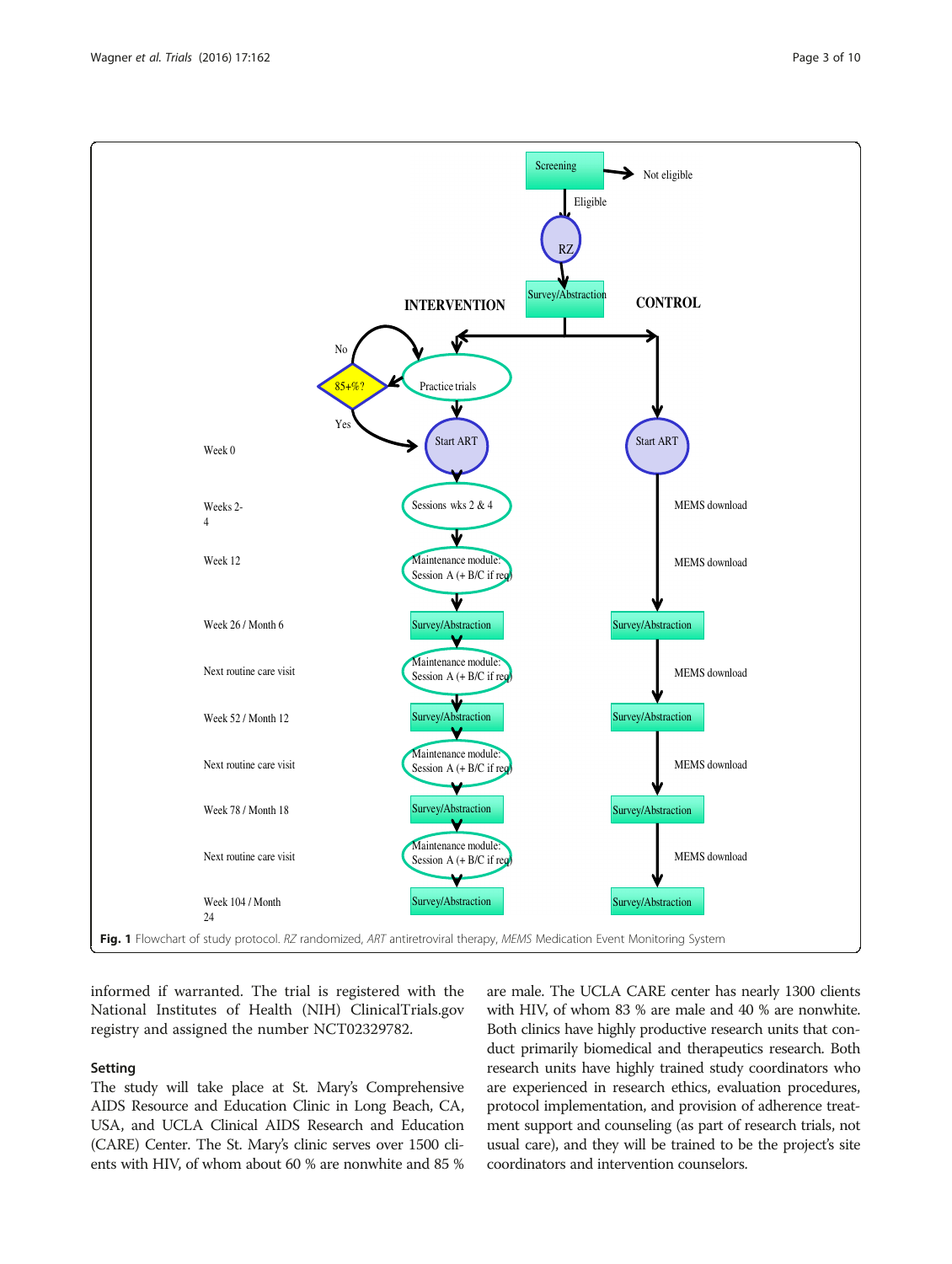## Study sample

Eligibility criteria include (1) patient and provider plan to start or restart (not currently on ART) the patient on ART; (2) patient has stable health status and no acute opportunistic infections or medical conditions (including acute HIV infection) that warrant starting ART immediately, as determined by the patient's provider; (3) detectable HIV viral load at last test (within past 6 months); (4) if  $CD4$  count is <200 cells/mm<sup>3</sup>, patient is on prophylactic medication to limit risks associated with the intervention's imposed delay in starting ART; (5) patient is age 18 years or older; and (6) patient speaks English. Providers will inform eligible patients of the study, and patients who interested in participating will be referred to the study coordinator for consent procedures, eligibility screening, baseline survey, and randomization. Written informed consent will be obtained from all participants at enrollment. For control patients, the baseline visit is scheduled for the same day or within 1 week of the screening assessment. The baseline visit for intervention patients will take place on the same day as the last pretreatment intervention session (once they achieve >85 % dose-taking adherence during a practice trial).

We calculated the size of effects that this sample can detect with 80 % power (two-tailed test) with regard to the primary outcomes. On the basis of the pilot study [[14\]](#page-8-0), we expect that 40 % of the control group will achieve optimal (>85 %) dose-taking adherence and 45 % will achieve undetectable viral load. With these expected rates in the control group, together with estimates of 10 % and 30 % attrition at months 6 and 24, respectively, our sample size of 240 will be powered to detect a 9 % difference between the two arms with regard to both optimal dose-taking adherence and undetectable viral load at both months 6 and 24.

# Adherence interventions

# Usual clinical care

Usual care procedures to enhance adherence at the clinics will continue to be implemented for all participants. Strategies for assessing adherence readiness at the study sites include educating the patient about the importance of adherence, evaluating patient commitment and motivation to adhere to treatment, and assessing whether barriers to adherence need to be addressed before initiating treatment (e.g., unstable housing, substance abuse). Once ART is initiated, routine inquiries about adherence occur at regular follow-up visits (once or twice in the first month of treatment, and then every 3–6 months). What varies across individual patients is the staff member who discusses these issues with the patient (e.g., nurse, physician, case manager) and the amount of time spent on these issues. Structured, systematic counseling protocols and practice trials are not part of usual care. We will measure adherence support received by patients as part of usual care in the participant surveys, as described below.

#### START intervention

START is a comprehensive program of adherence training based on the IMB model of health behavior [\[13](#page-8-0)], which asserts that *information* about ART and the importance of adherence is a prerequisite but in itself is insufficient to alter behavior, and that *motivation* for adherence and *behavioral skills* to adhere well and overcome barriers are critical determinants of adherence. Motivation is fed by beliefs that the medication will be helpful (treatment efficacy) and confidence that one can adhere even in difficult circumstances (adherence selfefficacy). Behavioral skills such as problem-solving and adherence self-monitoring help to identify adherence barriers and effective solutions to these barriers. While not emphasized in the traditional IMB model, the social context in which adherence occurs and the support the patient receives can be important to all three of these components, both positively and negatively. One's support network can be a source of information and can transmit beliefs about treatment that affect motivation. Social support can maintain or break down psychological well-being and psychosocial functioning, thereby impacting the patient's ability to develop and use behavioral skills needed to adhere well. Each component of the IMB model is present in the START components and specific sessions, as shown in Table [1](#page-4-0).

START consists of pretreatment (including practice trials to determine readiness for and timing of ART initiation), early treatment, and ongoing maintenance training (using a performance-based dose regulation mechanism to tailor the amount and intensity) phases, each of which is outlined below. Sessions are administered to individual patients by the interventionist, who will be a trained research coordinator with adherence counseling experience (but who does not provide usual care). Each session lasts approximately 30 minutes. Exercises often involve completing worksheets or the use of handouts, which are given to the patient to use as a reference at home. Sessions are structured and manualized but still allow flexibility for tailoring the content of the exercises to the needs of the individual patient. Figure [1](#page-2-0) depicts the flow of participation through each phase of the intervention.

Pretreatment training phase This phase is composed of a series of up to four 1-week practice trials accompanied by adherence counseling and a dose regulation mechanism in which patients discontinue the practice trials and initiate ART once >85 % dose-taking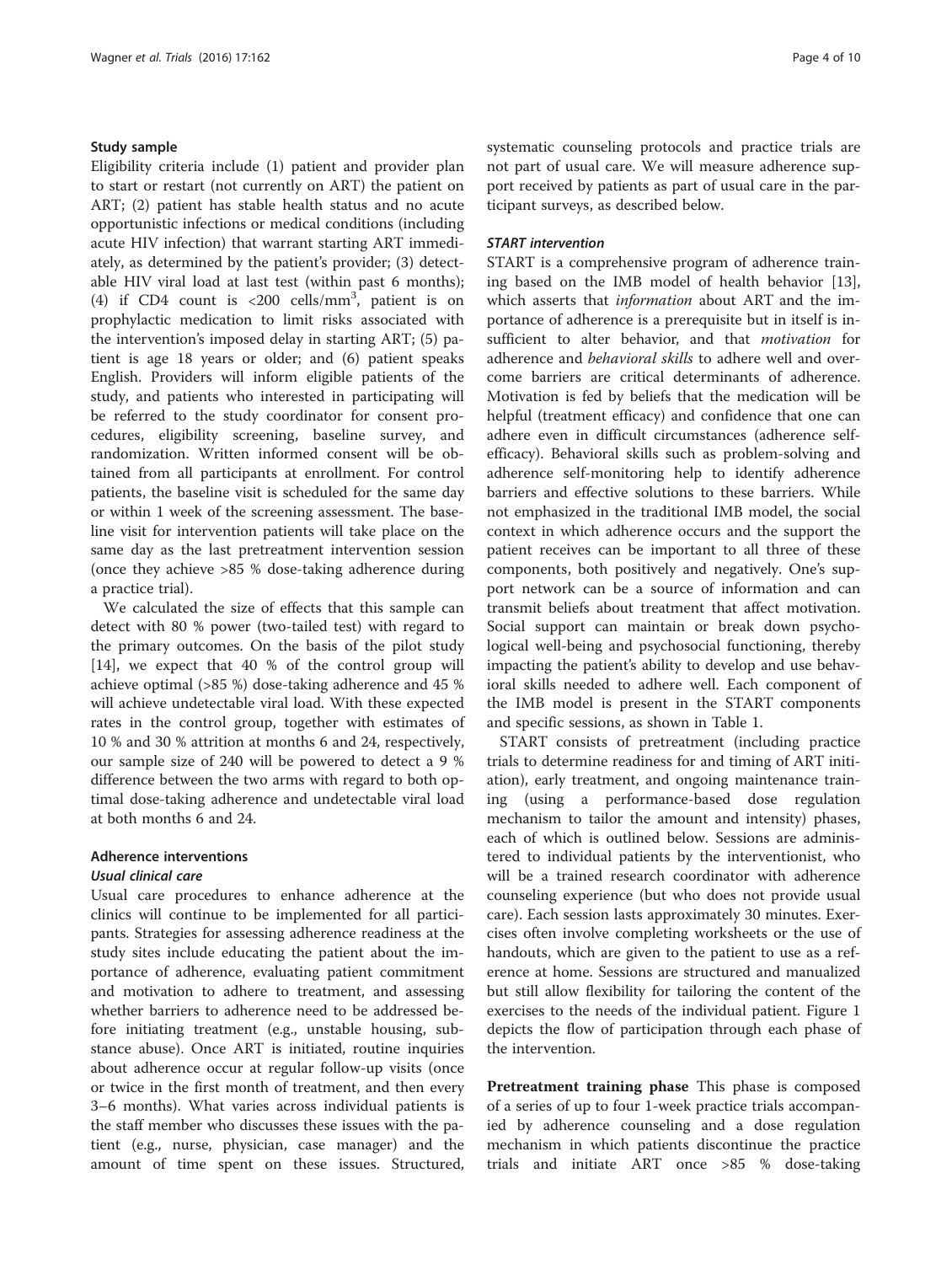| Model component   | Intervention component or mechanism                                                                                  | Sessions                                               |  |
|-------------------|----------------------------------------------------------------------------------------------------------------------|--------------------------------------------------------|--|
| Information       | Provide information about HIV, ART, and the importance of<br>adherence for treatment success and limiting resistance | Pre-ART session 1                                      |  |
| Motivation        | Discuss attitudes and beliefs regarding ART and adherence,<br>and use MI to reframe and build positive attitudes     | Pre-ART session 1, early ART week 2, maintenance phase |  |
|                   | Use of problem-solving and confidence rulers to improve<br>adherence self-efficacy and sense of autonomy             | Each session after the first one                       |  |
| Behavioral skills | Practice trials to practice adherence to planned regimen                                                             | Pre-ART sessions                                       |  |
|                   | Review adherence results (self-management)                                                                           | Each session after the first one                       |  |
|                   | Use problem-solving to identify adherence barriers and<br>generate and evaluate solutions to these barriers          | Fach session after the first one                       |  |
|                   | Integrate regimen into daily routine                                                                                 | Pre-ART session 2                                      |  |
|                   | Side effect management                                                                                               | Early ART and maintenance                              |  |
| Social support    | Review source of social support (positive and negative) and<br>discuss ways to enhance support for adherence         | Pre-ART session 1, early ART week 2, maintenance phase |  |

<span id="page-4-0"></span>Table 1 Mapping of the START intervention's conceptual framework and session content

ART antiretroviral therapy, MI motivational interviewing, START Supporting Treatment Adherence Readiness through Training

adherence is achieved in a single practice trial, thus demonstrating adherence readiness. Using 85 % adherence to define readiness is consistent with what the literature indicates is needed for optimal treatment benefits with the new, more potent ART regimens [\[1](#page-8-0)–[3](#page-8-0)]. With today's common once-daily regimens, this threshold allows the patient to miss one dose over the course of the week and still meet the criteria for readiness. Early exercises and sessions will be focused on enhancing motivation and confidence to help prepare the patient for later skill-building exercises that may call for behavior change to overcome adherence barriers.

Session 1 Following an introduction and description of the ART regimen, the counselor will provide education about concepts such as viral load, drug resistance, and the importance of dose-timing to ensuring a constant adequate drug level. The importance of being ready to adhere well before starting treatment will be emphasized. Motivational interviewing (MI) techniques [[16\]](#page-9-0) will be used to help the patient develop or strengthen positive attitudes toward treatment and adherence, with the goal of improving adherence selfefficacy and motivation to adhere well. Exercises will be devoted to enhancing social support (reminders, transportation to clinic, provide reinforcement for successful adherence) provided by the patient's social network. The practice trial will be introduced as an opportunity to experience what it is like to follow the prescribed ART regimen and to evaluate the patient's readiness to start treatment. The practice trial regimen will mimic what the patient's provider intends to prescribe. A 1-week supply of vitamins, with the electronic monitoring cap attached to one of the pill bottles, will be given to the patient to complete over the coming week.

**Sessions 2–5** The number of sessions depends on the number of practice trials the patient needs to complete.

Electronically monitored adherence results during the preceding week's practice trial are reviewed with the patient. The electronic monitoring printout provides a chronology graph that depicts exactly the time that doses were taken each day. Good adherence is reinforced, and missed doses are identified, including any patterns that may be apparent. Patients are asked to identify barriers that contributed to missed or late doses, and antecedents to these scheduled doses are discussed. The stages of problem-solving are introduced (define the problem, decide on a goal, generate a list of possible solutions, compare and select a solution to try, plan the implementation of the solution, evaluate the effectiveness of the solution). MI techniques will be used, and the patient will be encouraged to take a leading role in identifying key barriers, coming up with potential solutions, and evaluating his or her experience in using these solutions, all of which are designed to maximize the patient's feelings of autonomy and self-efficacy and increase the likelihood that these strategies will be successfully adopted.

If dose-taking adherence during the practice trial is 85 % or greater, the patient will be considered ready to start ART, no further practice trials will be completed, and ART will be prescribed. The specific ART regimen planned for the patient will be reviewed. The patient will be asked to describe his or her daily routine and optimal ways for integrating the medication doses into his or her daily life. Doses will be connected with specific daily activities or behaviors so that these routinized activities can serve as reminder triggers for taking medication doses. Common side effects associated with the specific antiretrovirals prescribed will be discussed; side effect management handouts outlining possible strategies to manage specific side effects will be reviewed; and the patient will be encouraged to identify strategies that are feasible for to adopt if side effects occur.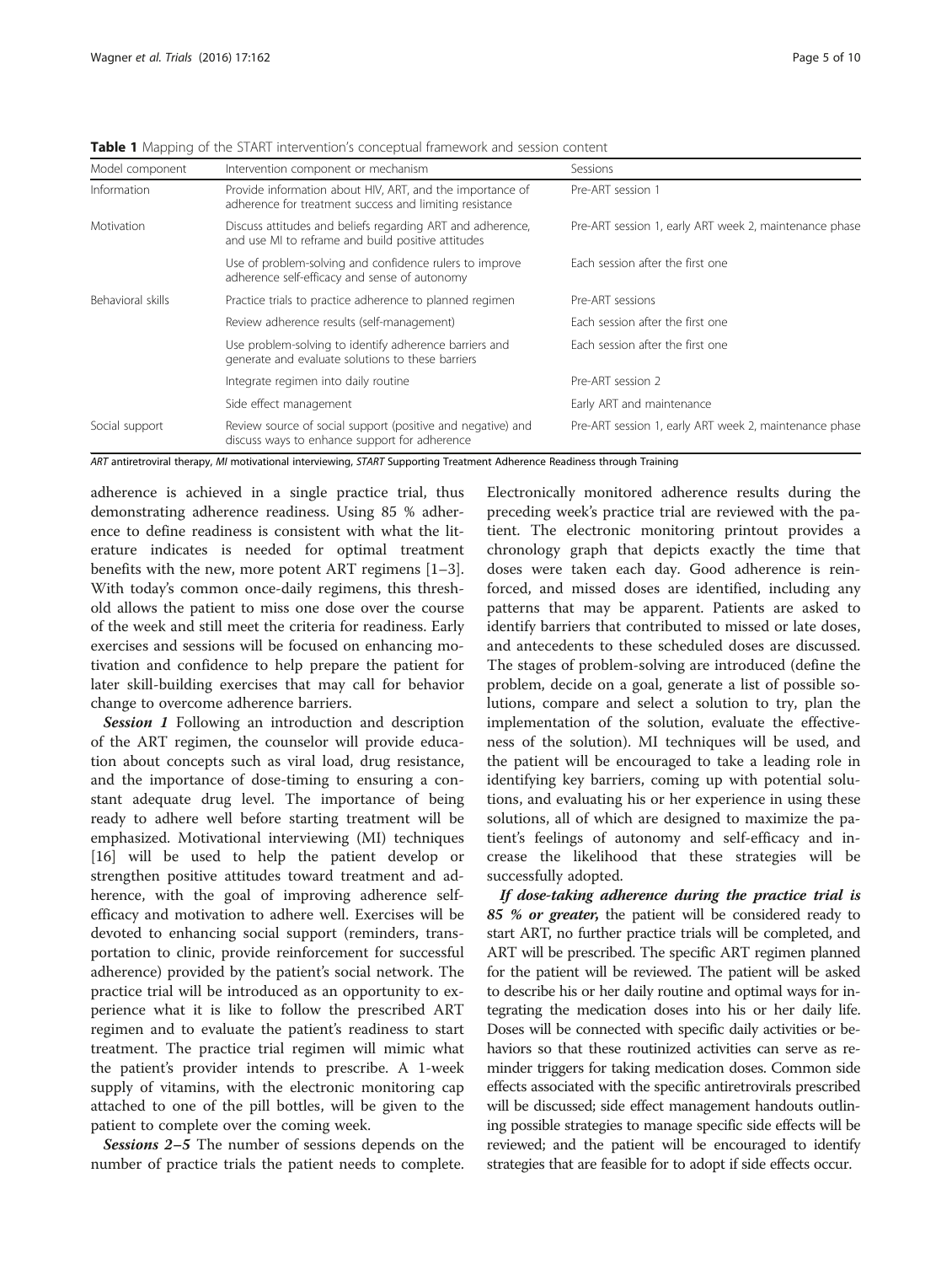If dose-taking adherence to the practice trial is <85 %, the patient will be given another 1-week supply of vitamins for the next practice trial and encouraged to use the strategies identified in the session to overcome adherence barriers during the coming week. Linking the doses to routinized daily activities will be discussed. For those who are unable to achieve 85 % adherence after completing four practice trials, the decision whether to start treatment will be left up to the patient and his or her provider. Adherence results from the practice trials are shared with the patient's provider to assist in making this decision. Similarly, adherence data once the patient is on ART, but none of the survey data, will also be shared with the provider.

Early treatment training phase Training sessions are scheduled at weeks 2 and 4 following onset of ART to help patients maintain a high level of adherence readiness and self-efficacy once they start the actual ART regimen. There is no dose regulation during this phase, as all patients receive both sessions. Session content revolves primarily around identification of barriers, resolution of adherence barriers, and side effect management. The exceptions to this rule are the components of social support enhancement (week 2) and addressing attitudes toward treatment and adherence (week 4), which will take place in only one session each.

Maintenance training phase The pre- and earlytreatment phases help patients to be ready to adhere well at the beginning of treatment, but the skills needed to sustain adherence readiness over the long term may be quite different from those needed at initiation; hence the need for ongoing support. Maintenance modules will start at week 12 and thereafter at each routine clinic visit scheduled by the primary care provider as part of usual care, with the goal of helping patients sustain a high level of adherence over the course of treatment. Each module is composed of biweekly sessions and is doseregulated such that patients who achieve >85 % dosetaking adherence during the prior month receive only one session while others receive sessions until >85 % adherence is achieved during the 2-week period preceding each successive session. For example, if the patient's adherence from weeks 8 to 12 is 85 % or greater, then the patient will receive just the training session at week 12 and not return until the next routine clinic visit. However, if the patient's adherence is <85 %, the patient will return for another session at week 14. The number of these biweekly sessions will be capped at three within each module. As with the pretreatment training, this dose regulation mechanism allows for varying the amount of training to the needs of the individual patient and for more efficient use of limited clinic resources for

adherence support. The content of the maintenance training sessions will be similar to that during the earlytreatment training phase, with continued emphasis on identification and resolution of adherence barriers, side effect management, and use of social support to help ensure commitment and motivation for long-term adherence.

Intervention training, supervision, and monitoring of fidelity Fidelity in intervention administration will be achieved through training, supervision, and monitoring. The intervention counselors will be research coordinators experienced in coordinating HIV treatment research, including provision of adherence support during clinical trials. They are not involved in provision of usual care, thus limiting any risk of contamination of the usual care control. Training will include review of the manual, extensive role-playing of session exercises, and use of basic MI techniques. Sessions will be audiotaped and reviewed by the supervisor, who will use them to give feedback for improvement. The supervisor will listen to each session of the first three intervention participants of each counselor and then each session of every fifth participant of each counselor. Feedback will be provided and problem cases discussed during biweekly supervision.

#### Measures

Below are descriptions of the primary and secondary outcomes with regard to ART adherence, virologic suppression, immune function and HIV care retention (see Table [2\)](#page-6-0). The survey assessment includes measures of potential mediators of intervention effects (e.g., components of the IMB model such as HIV knowledge, adherence motivation and self-efficacy, as well as depression and substance use), and potential moderators (e.g., demographics), but these are not described in detail here; however, we do describe below our survey measures of adherence support received from HIV providers as part of usual care. The survey will be facilitated using computer-assisted self-interview technology, which automatically stores survey responses; survey data files will be stored on password-protected, encrypted files.

## ART adherence

Adherence to one of the vitamins in the practice trials for those in the intervention arm, and to one antiretroviral (with the most complex regimen) for all participants once ART is initiated, will be measured electronically and continuously throughout the study using the Medication Event Monitoring System (MEMS) caps. MEMS caps house a microelectronic chip that records the date and time of each bottle-opening, enabling a precise, objective assessment of the timing of each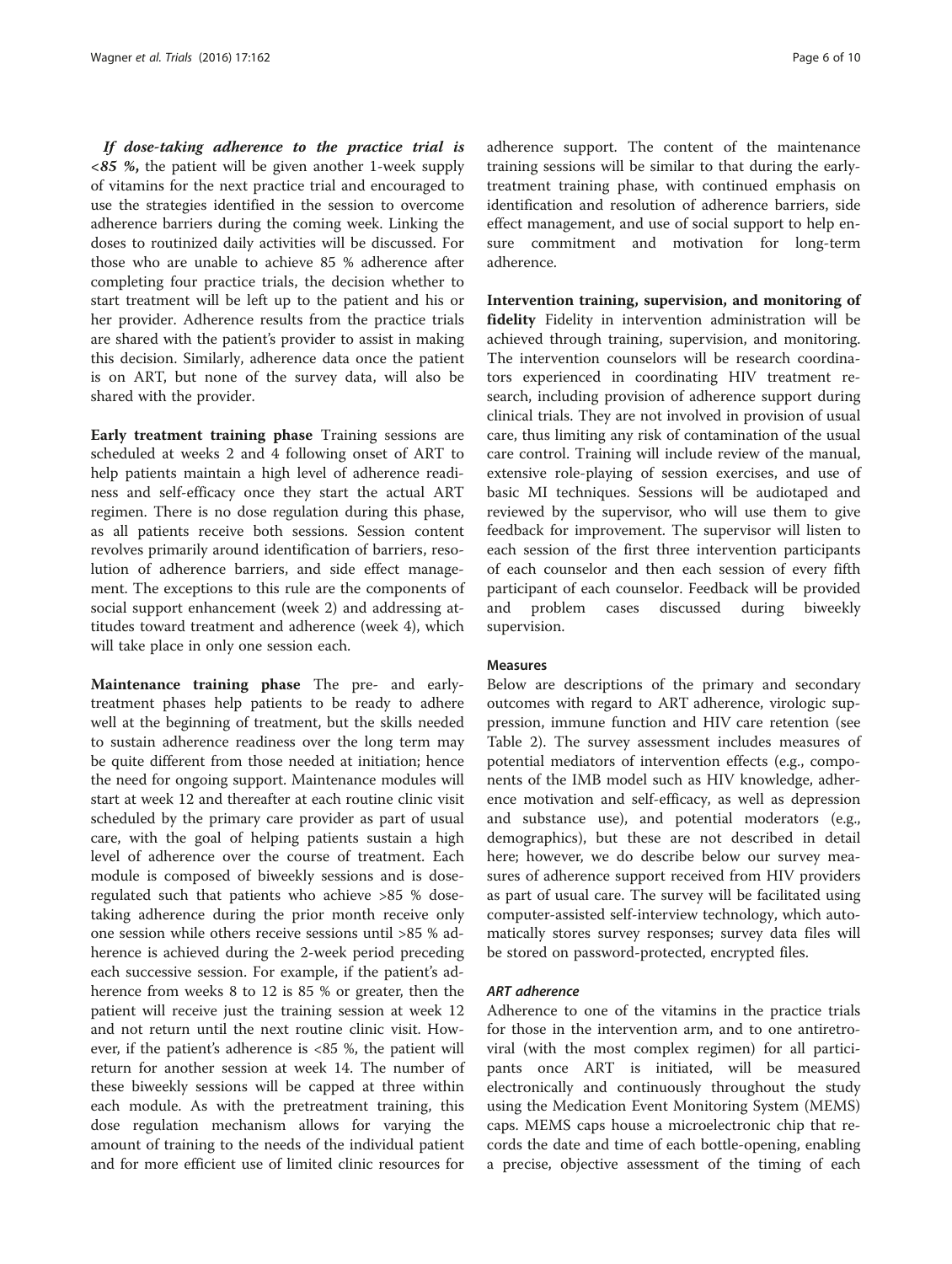<span id="page-6-0"></span>

| Outcome measures                                | Outcomes                                                                                                                                                                                                             |
|-------------------------------------------------|----------------------------------------------------------------------------------------------------------------------------------------------------------------------------------------------------------------------|
| Primary outcomes                                |                                                                                                                                                                                                                      |
| HIV viral load (chart-abstracted HIV RNA)       | Undetectable viral load (binary) (primary)<br>Log change in viral load from baseline (continuous)                                                                                                                    |
| Dose-taking adherence (MEMS)                    | Took at least 85 % of prescribed doses (binary) (primary)<br>Percentage of prescribed doses taken (continuous)                                                                                                       |
| Secondary outcomes                              |                                                                                                                                                                                                                      |
| Dose-timing adherence (MEMS)                    | Percentage of prescribed doses taken in correct time window $(\pm 2 \, h$ for twice-daily<br>regimens and $\pm 3$ h for once-daily regimens) (continuous)<br>Took at least 85 % of prescribed doses on time (binary) |
| Dose-taking adherence (self-report)             | Percentage of prescribed doses taken in past 7 days (continuous)<br>Took at least 85 % of prescribed doses (binary)<br>Visual analogue scale rating from 0 % to 100 % adherence over past 30 days                    |
| Dose interruptions (MEMS data)                  | Number of >48-h interruptions                                                                                                                                                                                        |
| Clinic attendance (chart abstract; self-report) | Number of attended and missed clinic appointments in past 6 months                                                                                                                                                   |
| CD4 count (chart-abstracted)                    | Change from baseline                                                                                                                                                                                                 |

MEMS Medication Event Monitoring System

dose and the patient's pattern of pill-taking. Participants will be instructed to refill the bottle when removing the last remaining dose, to use the bottle provided for the monitored medication, and to remove only one dose at a time when the medication will be ingested. Participants do not always follow these instructions (e.g., removing multiple doses at once or "pocketing," or opening the bottle without removing a dose), so we will assess this via self-report using a "past 2 weeks" time frame at each primary assessment and will adjust the number of prescribed does taken during this time period, which has been validated and shown to strengthen the relationship between adherence and viral load [[17](#page-9-0)]. We will ask patients to notify the coordinator if their provider changes their ART regimen.

Data taken from the caps are downloaded into a software file that calculates summary scores that include percentages of prescribed doses taken (dose-taking adherence) and prescribed doses taken within a specified window of time (dose-timing adherence). For the analysis, we will examine both mean dose-taking adherence and proportion with ≥85 % dose-taking adherence as primary outcomes, as well as mean dose-timing adherence and proportion ≥85 % dose-timing adherence as secondary outcomes. We will also ask participants to self-report the number of doses missed in the last week and percentage of prescribed medications taken in the last month, which will be used as secondary outcomes.

#### HIV care retention

At each survey assessment, clients are asked about their number of HIV care provider appointments scheduled, attended, and missed in the past 6 months.

#### Virologic suppression and immune status

Clients will be asked to provide informed consent for access to medical record data, which we will use to access HIV viral load and CD4 assay results from the clinic's electronic medical charts. These assays are performed routinely as part of usual care at regular clinic visits, which are scheduled every 3–6 months for patients on ART. Undetectable viral load and change in logtransformed mean viral load are primary outcomes; change in CD4 count is a secondary outcome.

#### Assessment of usual care practices to enhance adherence

Participants will be asked at each follow-up assessment whether a provider has engaged them in specific adherence-related discussions. Participants will be asked to "indicate whether or not your provider(s) discussed the following with you to help you adhere to your ART regimen during the last 6 months." For example, "Did your providers discuss with you how to reduce or overcome any problems you've had in adhering to your ART regimen?" Participants respond to each of six items using a 3-point response scale, with  $0 =$  "No, this was never discussed";  $1 =$  "Yes, a little time was spent discussing this"; and  $2 =$  "Yes, a lot of time was spent discussing this."

#### Data safeguarding and monitoring plan

Only U.S. Food and Drug Administration–approved antiretroviral medications prescribed and monitored by the primary care providers as part of routine clinical care will be used in the study. Thus, we do not anticipate any medication-related adverse events beyond those seen in routine HIV medical care. Any adverse medication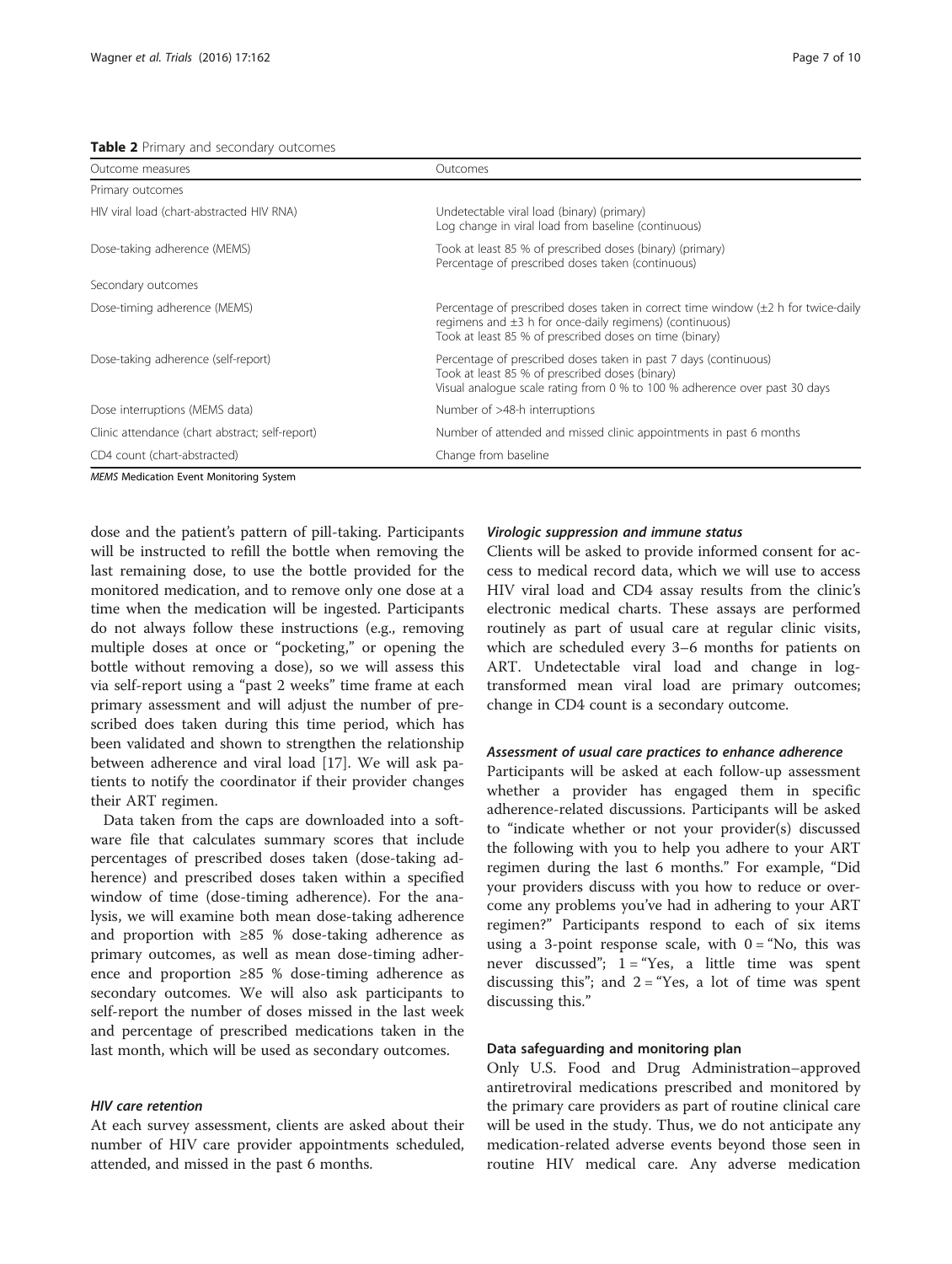events that occur as part of usual medical care and noted by study staff will be communicated with the participant's consent to their primary medical care provider. Loss of confidentiality is a potential adverse event, and we have set up several mechanisms to ensure confidentiality of participants. The nature of any information that may need to be disclosed to protect the participant or others is included as part of the consent process.

A single independent monitor will be appointed to oversee the study. To allow effective monitoring, the independent monitor will be provided with periodic reports, which will include subject enrollment, subject retention, the number of patients who drop out of the study with reasons for dropping out, and a listing of all adverse events that are plausibly related to study procedures. Periodic reports will be provided to the independent monitor at 6-month intervals; however, adverse events that are considered directly related to aspects of study participation will be reported immediately to the monitor, the IRB, and the NIH. After review of the periodic reports, the independent monitor may ask for clarification or additional information from the principal investigator. After such information is provided, if requested, the independent monitor will make a recommendation regarding the continuation, modification, or termination of the study. All communications from the independent monitor will be shared with the IRBs and the NIH.

We have set up several mechanisms to ensure the confidentiality of data collected from the participants. All paper files are stored in locked file cabinets, and electronic files are stored in password-protected, encrypted files. Furthermore, both paper and electronic files are identified only by a participant's identification number. Identifying information linking participants to their study identification number is retained in a locked cabinet accessible only by the principal investigator and study coordinator. The final dataset will reside with the principal investigator.

#### Data analysis

The primary aim of the analysis is to determine whether the START intervention is superior to usual care in helping patients achieve optimal adherence and virologic suppression in both the short and long term. Dosetaking adherence and viral load are the primary outcomes. Continuous adherence will be assessed for normality and transformed if needed; viral load data will be log-transformed. Our primary analysis is based on an intent-to-treat approach, with secondary analyses involving study completers. Attrition weights will be used to account for dropouts, and all analyses will incorporate design effects from this weighting in the calculation of standard errors and tests of significance. Analyses will

be conducted to compare groups at months 6 and 24 to assess short- and long-term effects.

In addition to simple between-group comparisons at each time interval (baseline and months 6, 12, 18, and 24), we will conduct analysis of the trajectory of outcomes. Longitudinal analyses will be performed, using mixed effects models to examine differences in trajectories of adherence and HIV viral load across the two groups, controlling for patient characteristics. Linear mixed effects models will be used for continuous outcomes, while nonlinear mixed effects models will be used for binary outcomes (e.g., took at least 85 % of prescribed doses, undetectable viral load). Along with a fixed linear term for time, a random subject-specific intercept will be incorporated, with the appropriate covariance structure of the repeated measures being determined during analysis. Covariates added to the models will include components of our conceptual IMB framework and intervention (e.g., HIV knowledge, adherence motivation, adherence self-efficacy), as well as correlated process variables (e.g., number of practice trials completed, total number of sessions attended). To adequately model longitudinal HIV viral load, which has a high proportion of values below the limit of detection, a Bernoulli/log-normal random effects mixture model with left censoring will be used [\[18](#page-9-0), [19\]](#page-9-0). Analysis of covariance will be used to define an effect size estimate in the analysis of the primary outcomes and to provide baseline adjustment to improve statistical power.

A fully specified statistical analysis plan will be written before unmasking of the data. The article presenting the primary findings from this study will follow the outline provided in Additional file [1](#page-8-0). Study findings will be disseminated to researchers and clinicians via publications and conference presentations and to study participants via a mailed one-page summary of findings. Authorship of published papers will follow established guidelines for defining the level of contribution that warrants authorship. Public access to study data will be made available upon request and review of registration of application.

#### **Discussion**

In this study, we will conduct a rigorous, controlled evaluation of the innovative ART adherence intervention START. Unlike most other ART adherence interventions that target people who are already on ART [\[12](#page-8-0), [15,](#page-8-0) [20](#page-9-0)], START attempts to provide the field with an evidencebased intervention that works with patients before they start treatment to ensure adherence readiness before initiation—an approach that is particularly timely as more patients with early stage disease start ART and may be less ready to adhere well.

An added innovation of START is highlighted in its design, which features components that are lacking in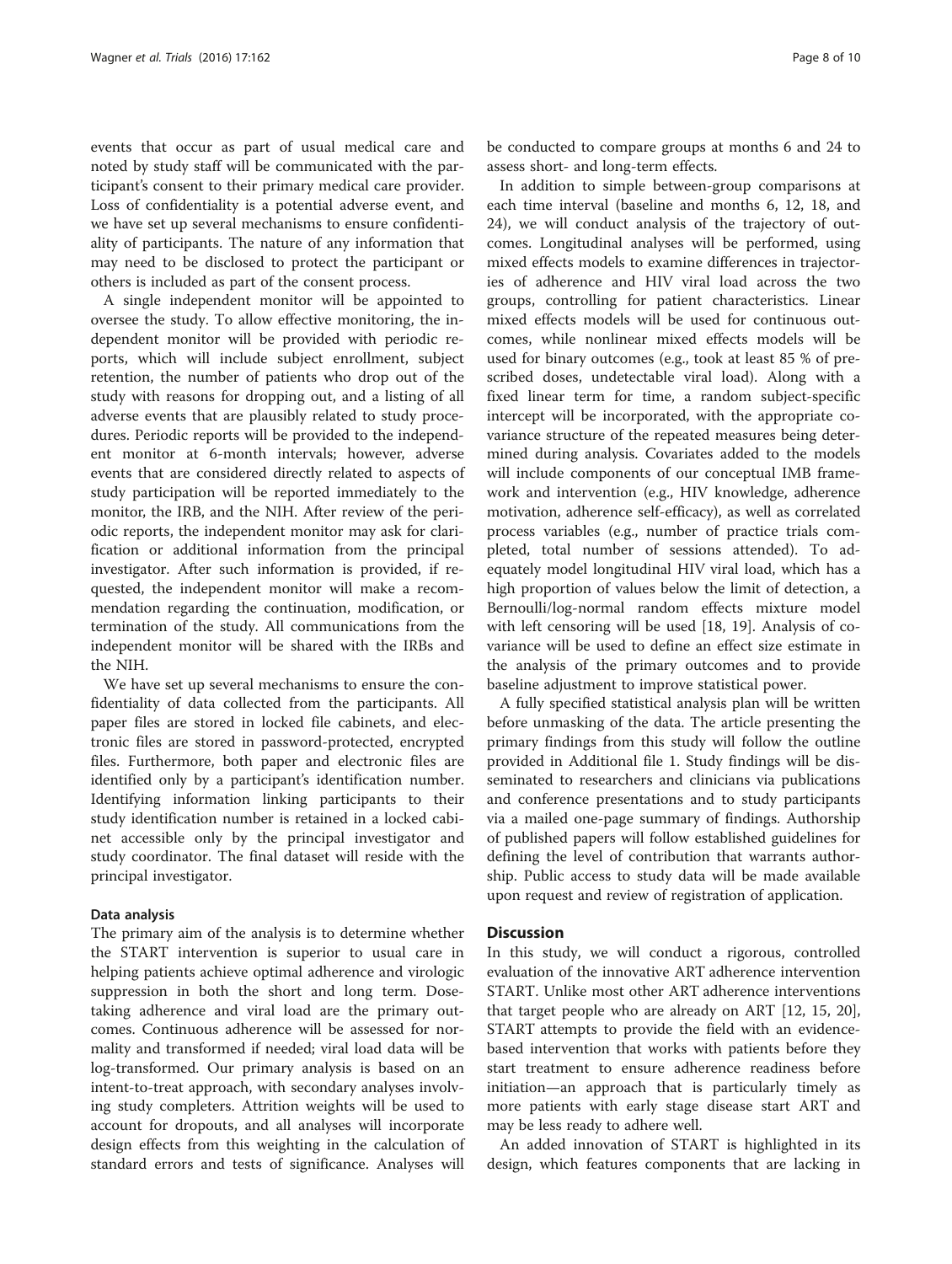<span id="page-8-0"></span>most ART adherence interventions to date: (1) inclusion of pretreatment, early-treatment, and ongoing maintenance training phases; (2) use of brief practice trials for determining adherence readiness and the timing of ART initiation; and (3) inclusion of a dose regulation mechanism that adjusts the amount of pretreatment and maintenance training based on the patient's recent adherence performance. START combines these features with a goal of producing a robust and lasting effect on both adherence and clinical outcomes, as well as to be sensitive to and consistent with community practice, the limited resources available to most clinics and providers (especially as more patients start ART), and the wide range of adherence skills present among patients. This flexibility and attention to individual patient needs should increase the acceptability of the program to patients, providers, and clinic administrators, thus improving the likelihood of future translation into usual care.

Our pilot controlled trial of START revealed evidence of the intervention's potential promise, with medium to large effects on both behavioral adherence and undetectable viral load [14]. If this larger, fully powered controlled test of the intervention produces similar results, START will provide clinics with a model for a "new-generation" adherence support program to assist their patients in achieving optimal treatment outcomes. Also, this may be the first study of an adherence intervention with a 2-year intervention and follow-up period, which will enable us to assess the intervention's long-term efficacy.

# Trial status

Enrollment is active.

# Additional file

[Additional file 1:](dx.doi.org/10.1186/s13063-016-1287-3) 2010 Consolidated Standards of Reporting Trials (CONSORT) flow diagram of the trial. (DOC 46 kb)

#### Abbreviations

ART: antiretroviral therapy; CARE: California AIDS Research and Education Center; IMB: information-motivation-behavioral skills model; IRB: institutional review board; MEMS: Medication Event Monitoring System; MI: motivational interviewing; NIH: National Institutes of Health; RZ: randomized; START: Supporting Treatment Adherence Readiness through Training; UCLA: University of California, Los Angeles.

#### Competing interests

The authors declare that they have no competing interests.

#### Authors' contributions

GJW led the design of the study protocol and intervention as well as the writing of the manuscript. SL contributed to the study design and analysis plan as well as the writing of the manuscript. BGD contributed to the analysis plan and the writing of the manuscript. JSC contributed to the study design and the writing of the manuscript. RH contributed to the intervention design and the writing of the manuscript. SS contributed to the intervention

design and the writing of the manuscript. All authors read and approved the final manuscript.

#### Acknowledgments

This research is funded by National Institute of Mental Health (NIMH) grant R01 MH104086. NIMH has no role in the design or conduct of the study or in the interpretation and dissemination of the findings.

#### Author details

<sup>1</sup>RAND Corporation, 1776 Main Street, Santa Monica, CA 90407, USA <sup>2</sup>Department of Medicine, UCLA, Los Angeles, CA, USA. <sup>3</sup>Long Beach Education and Research Consultants, Long Beach, CA, USA.

Received: 8 October 2015 Accepted: 13 March 2016 Published online: 24 March 2016

#### References

- Parienti JJ, Ragland K, Lucht F, de la Blanchardière A, Dargère S, Yazdanpanah Y, Dutheil JJ, Perré P, Verdon R, Bangsberg DR, ESPOIR and REACH study groups. Average adherence to boosted protease inhibitor therapy, rather than the pattern of missed doses, as a predictor of HIV RNA replication. Clin Infect Dis. 2010;50:1192–7.
- 2. Kobin AB, Sheth NU. Levels of adherence required for virologic suppression among newer antiretroviral medications. Ann Pharmacother. 2011;45:372–9.
- 3. Pasternak AO, de Bruin M, Jurriaans S, Bakker M, Berkhout B, Prins JM, Lukashov VV. Modest nonadherence to antiretroviral therapy promotes residual HIV-1 replication in the absence of virological rebound in plasma. J Infect Dis. 2012;206:1443–52.
- 4. Genberg GL, Wilson IB, Bangsberg DR, Arnsten J, Goggin K, Remien RH, Liu H. Patterns of antiretroviral therapy adherence and impact on HIV RNA among patients in North America. AIDS. 2012;26:1415–23.
- 5. Shuter J, Sarlo JA, Stubbs RO, Rode RA, Zingman BS. Sequential antiretroviral adherence measurement using electronic bottle cap monitors in a cohort of HIV-infected adults. J Int Assoc Physicians AIDS Care (Chic). 2012;11(2):94–7.
- 6. Ortega C, Huedo-Medina TB, Ilorca J, Sevilla L, Santos P, Rodríguez E, Warren MR, Vejo J. Adherence to highly active antiretroviral therapy (HAART): a meta-analysis. AIDS Behav. 2011;15:1381–96.
- 7. Gardner EM, McLees MP, Steiner JF, del Rio C, Burman WJ. The spectrum of engagement in HIV care and its relevance to test-and-treat strategies for prevention of HIV infection. Clin Infect Dis. 2011;52:793–800.
- 8. Cohen MS et al. Prevention of HIV-1 infection with early antiretroviral therapy. N Engl J Med. 2011;365(6):493–505.
- 9. Thompson MA, Aberg JA, Hoy JF, Telenti A, Benson C, Cahn P, Eron JJ, Günthard HF, Hammer SM, Reiss P, Richman DD, Rizzardini G, Thomas DL, Jacobsen DM, Volberding PA. Antiretroviral treatment of adult HIV infection: 2012 recommendations of the International Antiviral Society–USA panel. JAMA. 2012;308(4):387–402.
- 10. Adakun SA, Siedner MJ, Muzoora C, Haberer JE, Tsai AC, Hunt PW, Martin JN, Bangsberg DR. Higher baseline CD4 cell count predicts treatment interruptions and persistent viremia in patients initiating ARVs in rural Uganda. J Acquir Immune Defic Syndr. 2013;62(3):317–21.
- 11. Maqutu D, Zewotir T, North D, Naidoo K, Grobler A. Factors affecting firstmonth adherence to antiretroviral therapy among HIV-positive adults in South Africa. Afr J AIDS Res. 2010;9(2):117–24.
- 12. Amico KR, Harman JJ, Johnson BT. Efficacy of antiretroviral therapy adherence interventions: a research synthesis of trials, 1996 to 2004. J Acquir Immun Defic Syndr. 2006;41:285–97.
- 13. Fisher JD, Fisher WA, Misovich SJ, Kimble DL, Malloy TE. Changing AIDS risk behavior: effects of an intervention emphasizing AIDS risk reduction information, motivation, and behavioral skills in a college student population. Health Psychol. 1996;15(2):114–23.
- 14. Wagner GJ, Lovely P, Schneider S. Pilot controlled trial of the Adherence Readiness Program: an intervention to assess and sustain HIV antiretroviral adherence readiness. AIDS Behav. 2013;17:3059–65.
- 15. Mathes T, Pieper D, Antoine SL, Eikermann M. Adherence-enhancing interventions for highly active antiretroviral therapy in HIV-infected patients—a systematic review. HIV Med. 2013;14(10):583–95.